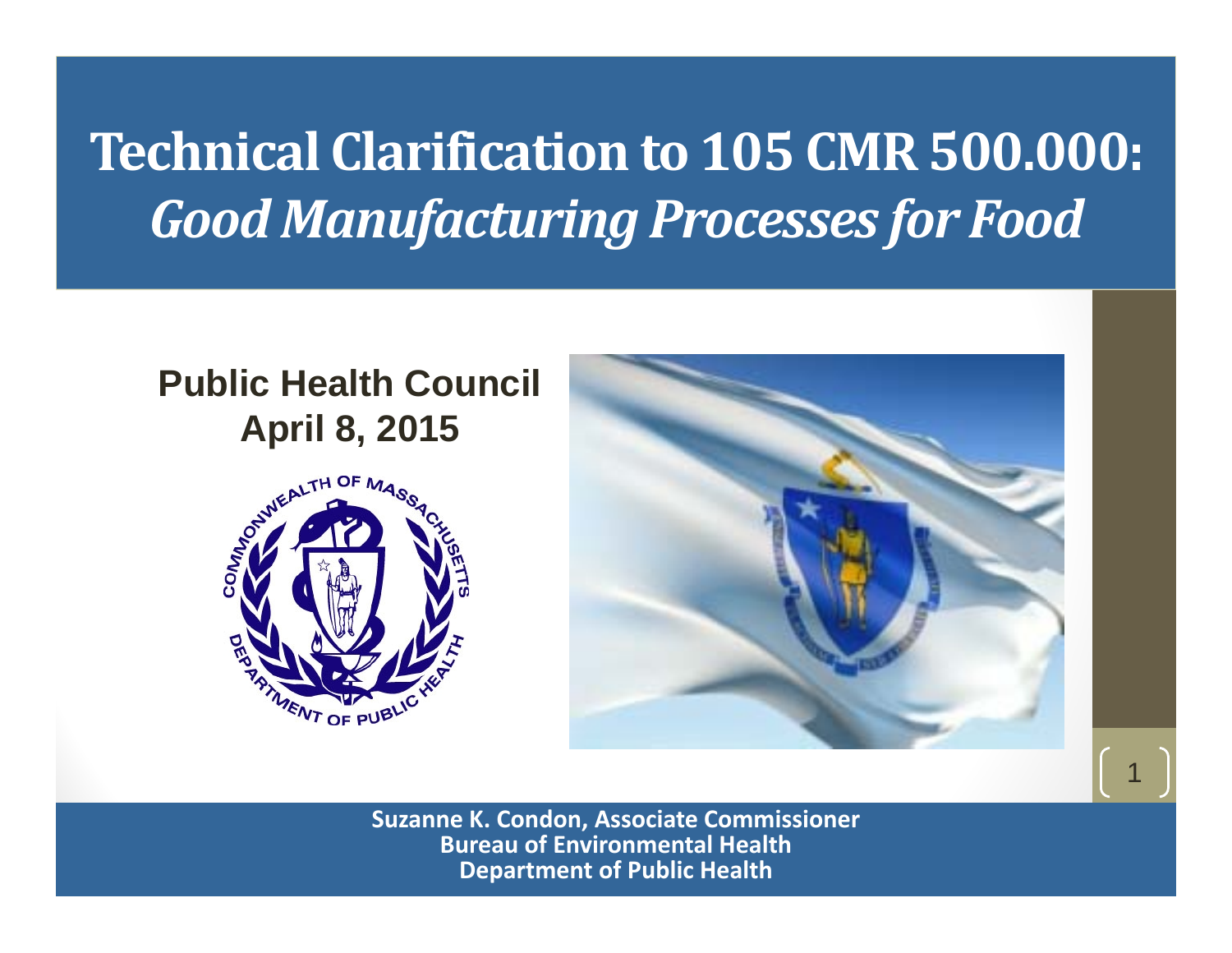# **Background**

- On , April 9, 2014, the Public Health Council (PHC) gave the Department approval to move forward with <sup>a</sup> public comment process on regulatory amendments to consolidate 11 sets of regulations related to food manufacturing.
- A public hearing was held on May 30, 2014 followed by <sup>a</sup> public comment period of May 23, 2014 to June 20, 2014. Only one set of comments was received, which regarded regulations affecting manufacturers of bottled water.
- On October 8, 2014, the PHC approved the regulations. The Department proposed waiting for <sup>a</sup> period of approximately six months to proceed with final promulgation due to the need for the Departments Food Protection Program to prepare new written guidance documents, inspection reports, permits and related materials prior to the effective date of implementation.  $\begin{array}{|c|c|} \hline \end{array}$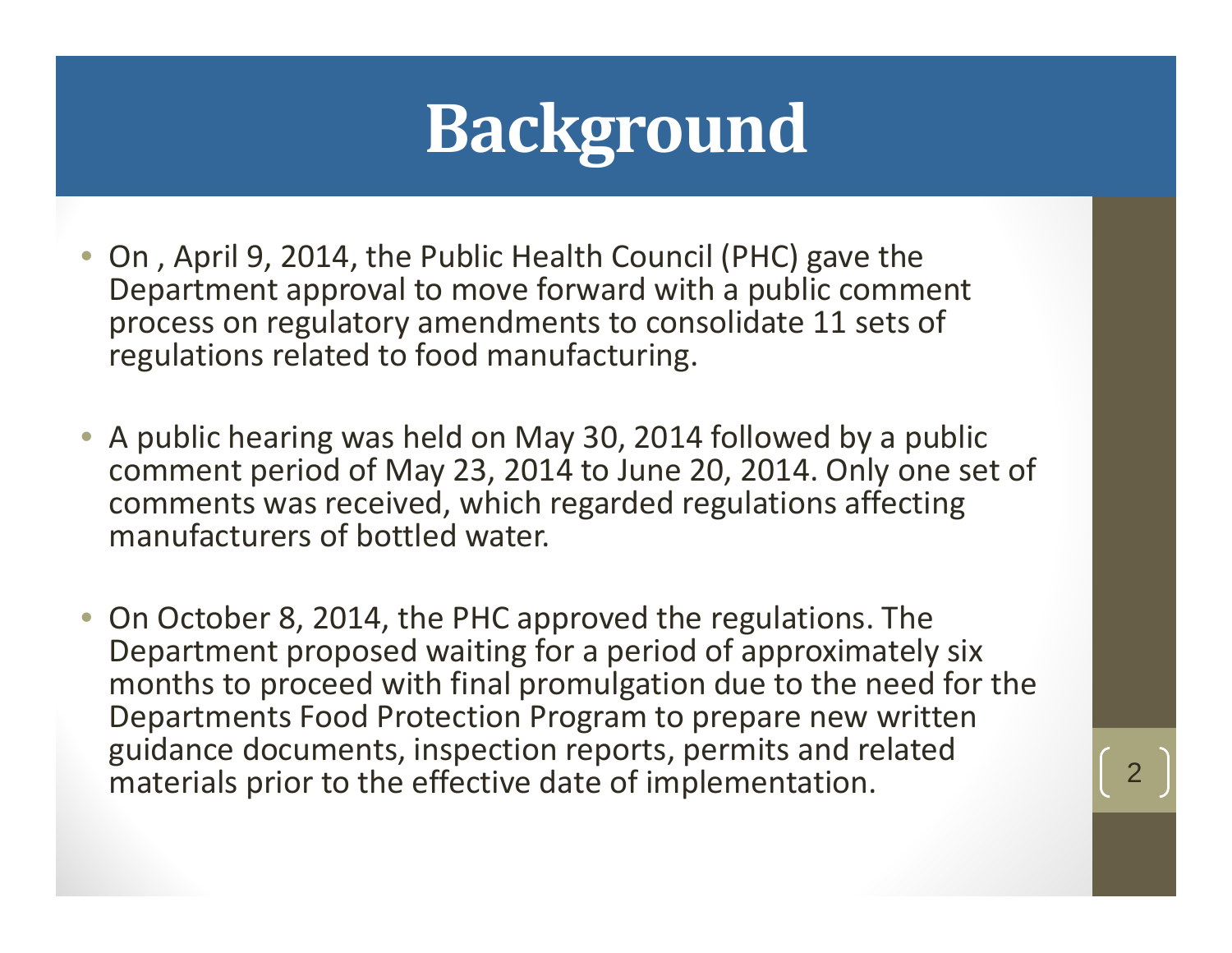# **Feedback: Holding of Live Seafood**

- • BEH/FPP has since received important feedback from the seafood industry that was not expressed during the public comment process.
- Section 105 CMR 500.006(D) as approved provides that "sea water may not be used to deliver, chill or hold live or unprocessed seafood."
- Some members of the seafood industry expressed concern that this could be read as <sup>a</sup> ban on the practice of holding live lobsters in sea water, which is critical.
- This was never the intent of this section. The intent was to prohibit using unregulated sea water from harbors and estuaries to hold live whole fish or shellfish without approval or review.
- While not <sup>a</sup> practice in the majority of firms in the seafood industry, staff from BEH/FPP have cited some firms for sourcing water from closed areas subject to marine traffic or other adverse environmental conditions.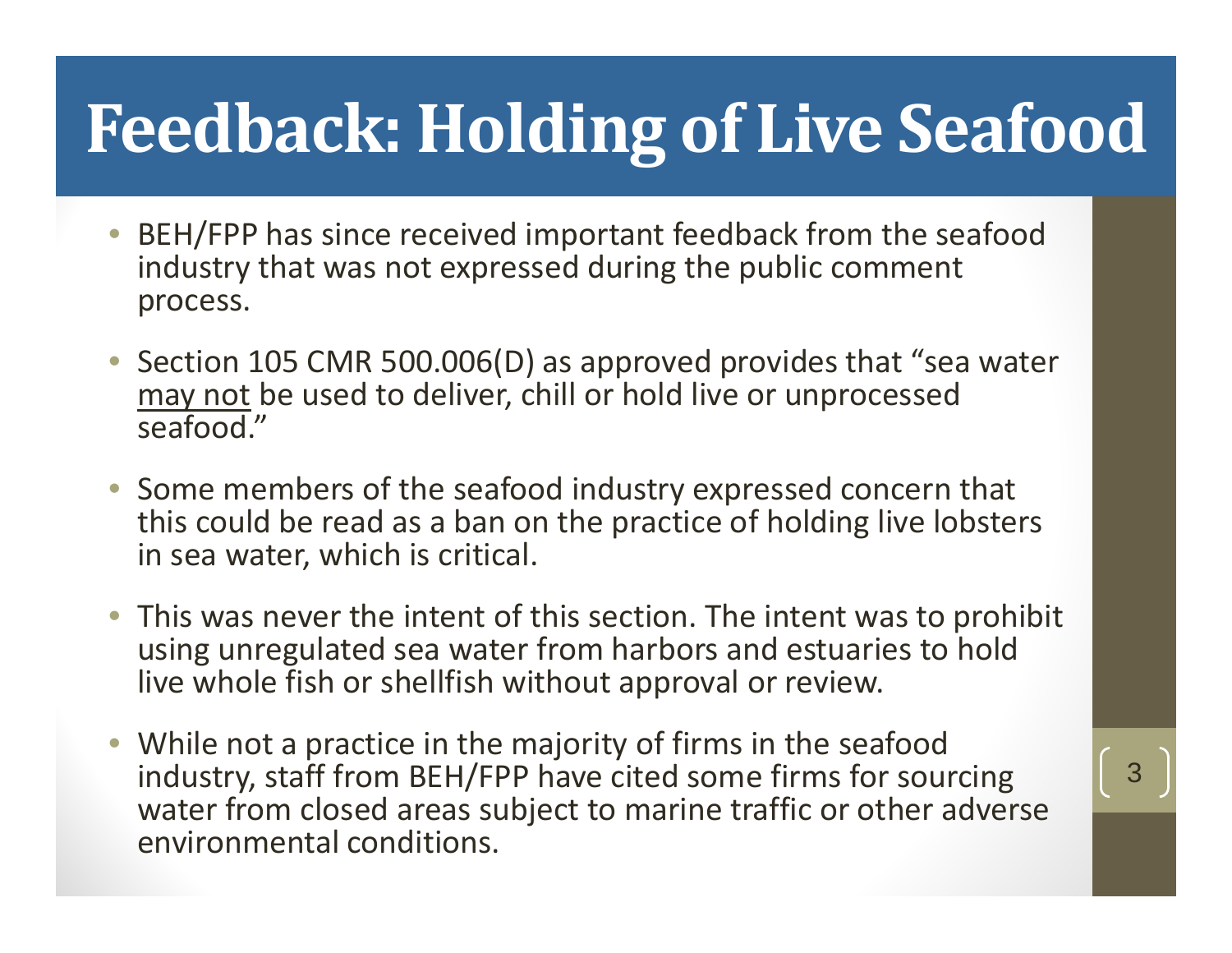# **Proposed Clarification**

- Today we are seeking approval to offer <sup>a</sup> minor clarification this section to address the seafood industry's concerns.
- We propose the following clarification:
	- "Sea water may be used to deliver, chill or hold live or unprocessed seafood, *except as otherwise determined by the Department.*"
- This clarification would reflect current practice, which is to review wet storage activities during routine seafood inspections to ensure that there is no food safety risk.
- • Supplemental administrative guidance from DPH will provide further technical clarification regarding the use of sea water in licensed seafood operations.